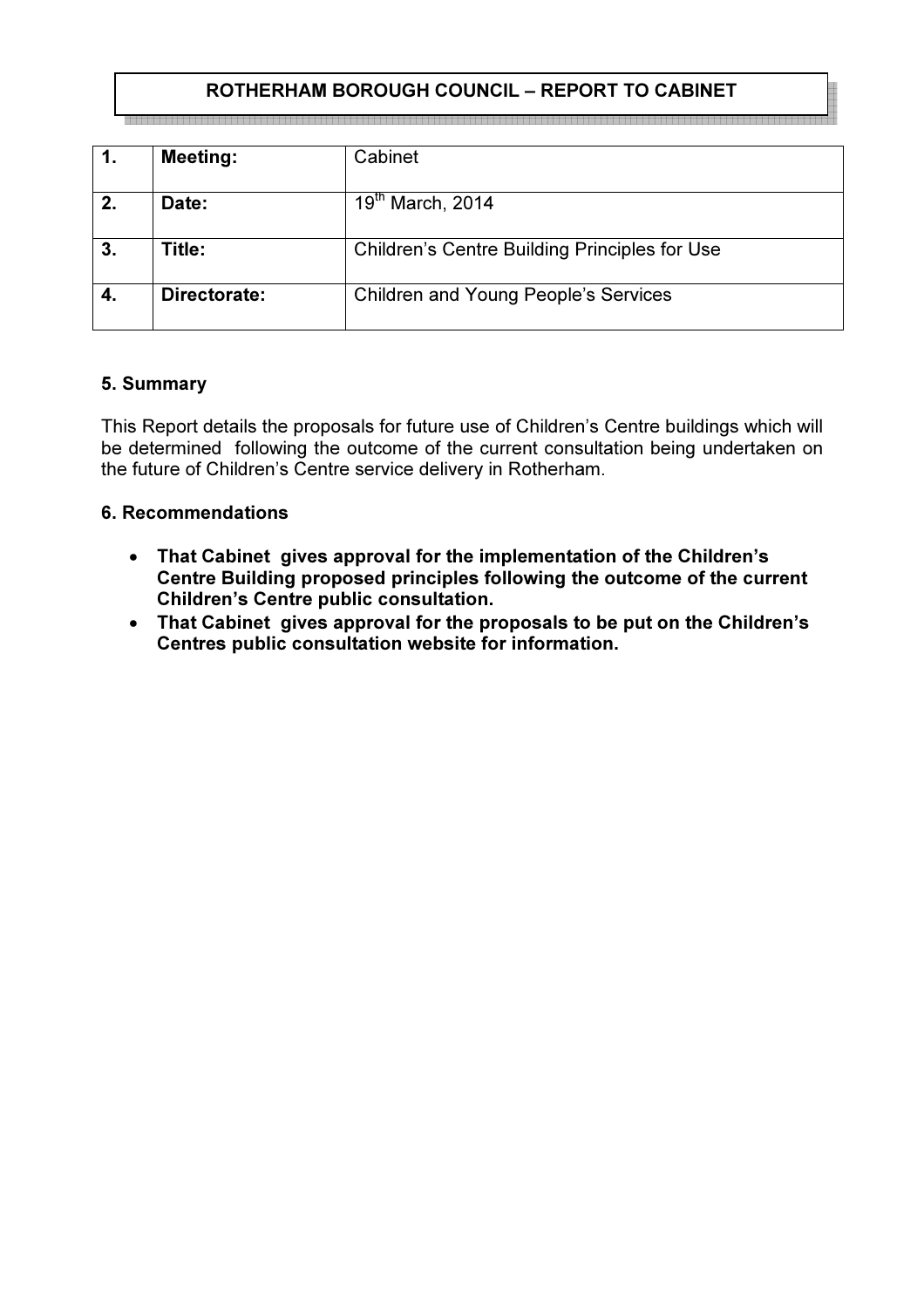### 7. Proposals and Details

This report describes the principles underlying the process that will take place involving Schools and other relevant stakeholders once the public consultation has ended and decisions have been reached about the changes to the delivery of Children's Centres.

The current services delivered by the 22 Children's Centres will continue to be provided throughout the next year 2014/15. Any changes to children centre delivery, including any day care provision in Children's Centres proposed to be closed, will take effect from 1<sup>st</sup> April, 2015.

The forthcoming year will enable public consultation to take place, to include explaining the reasons for the proposed changes and to explore the nature of any changes that may be required. The proposals include closing a number of Children's Centres. However, any changes will ensure the Early Years and Child Care Service continues to deliver its statutory duties whilst achieving the revenue reductions required by the government. The time will also enable the commissioning and restructuring of services to take place, in line with the changes agreed following consultation, to be implemented before the 1<sup>st</sup> April, 2015.

All Children's Centres deliver early years services to the community and some also deliver childcare. The proposal is that the 'community delivery areas' and 'childcare areas' of the buildings are considered separately. It is important that the level of childcare available in Rotherham is maintained to enable the Local Authority to meet statutory requirements.

The following **proposals A and B** outline the principles of the process which would take place for the closure of any children's centres.

The options detailed take into account the fact that most of the current Children's Centre buildings are on school sites and in many cases integrated within the school. This could present safeguarding and operation challenges if an external organisation were to take on responsibility for these areas of the building.

The implementation of any of the proposals in this document are dependent on the outcome of the public consultation.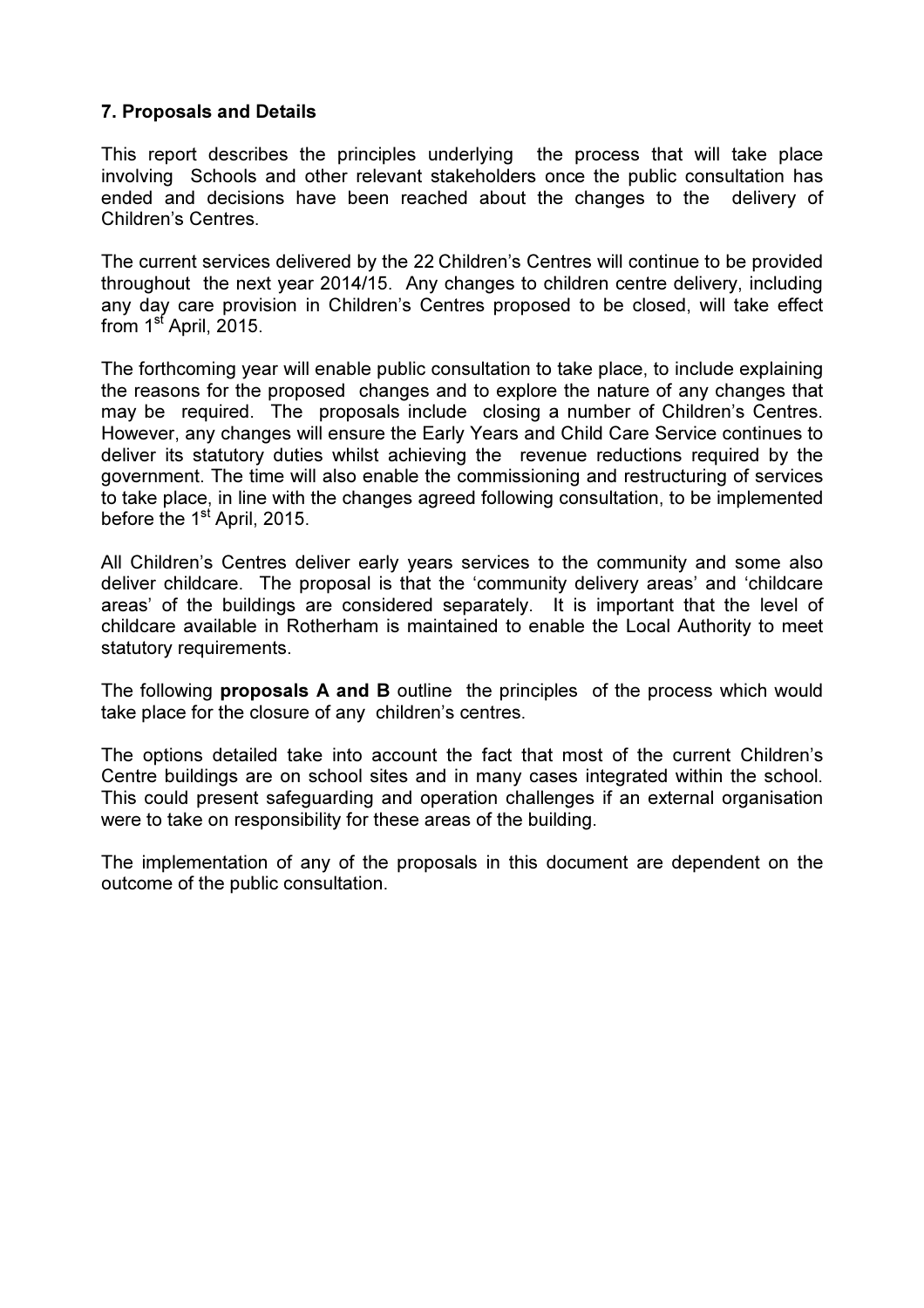# A. Children's Centres Community Delivery Areas

The following options will be explored in the priority order detailed below:

|               | The local authority is given consideration of the buildings for statutory school<br>places*                                                                                                                                                                                                                                                                                                                                                                                                                                                                              |
|---------------|--------------------------------------------------------------------------------------------------------------------------------------------------------------------------------------------------------------------------------------------------------------------------------------------------------------------------------------------------------------------------------------------------------------------------------------------------------------------------------------------------------------------------------------------------------------------------|
| $\mathcal{P}$ | The school incorporates the Children's Centre community area of the building<br>into their overall school building to be used for early years services.                                                                                                                                                                                                                                                                                                                                                                                                                  |
| 3             | The Children's Centre community area of the building to be opened up to other<br>organisations through expressions of interest to be used for early years<br>services. The provider would not be charged 'market rate rent' but would have<br>to meet all costs associated with use of the building i.e. utilities, cleaning,<br>insurance, maintenance and repairs. It is anticipated that the reduced rent offer<br>would be for 12 months from the 1 <sup>st</sup> April 2015 and reviewed before the end of<br>the 12 month period. Terms and conditions will apply. |

\*there is a potential of clawback of original funding if the buildings do not continue to be used for early years services

# B. Children's Centres Childcare Areas (where applicable)

The Children's Centre buildings will be treated as two separate entities – Childcare area and general Children's Centre area. It is important that the levels of childcare in the borough are maintained to meet statutory early education /sufficiency requirements. If the childcare delivered within the current Children's Centres is not maintained then alternative provision would need to be developed in the area to meet the statutory requirements.

The following options will be explored in the priority order detailed below:

| <b>Option 1</b> |                                                                                                                                                                                                                                                                                      |  |
|-----------------|--------------------------------------------------------------------------------------------------------------------------------------------------------------------------------------------------------------------------------------------------------------------------------------|--|
|                 | • The school continues to provide the childcare and early education, using                                                                                                                                                                                                           |  |
|                 | all current resources and equipment provided.                                                                                                                                                                                                                                        |  |
|                 | • The childcare area of the building is given to the school on the basis that they<br>continue to provide the childcare and early education; the building is maintained<br>by the school and all costs associated with running the building and childcare are<br>paid by the school. |  |
|                 | • Current staff would remain to continue to deliver the services but the school<br>would take on the responsibility for these staff as well as the costs.                                                                                                                            |  |

| <b>Option 2</b> |                                                                                               |  |
|-----------------|-----------------------------------------------------------------------------------------------|--|
|                 | • The existing staff are given the opportunity to manage and deliver the                      |  |
|                 | childcare independently. This would require them to set up as an independent                  |  |
|                 | organisation e.g. social enterprise, charity, limited company. The provider would             |  |
|                 | not be charged 'market rate rent' but would have to meet all costs associated                 |  |
|                 | with use of the building i.e. utilities, cleaning, maintenance and repairs. It is             |  |
|                 | anticipated that the reduced rent offer would be for 12 months from the 1 <sup>st</sup> April |  |
|                 | 2015 and reviewed before the end of the 12 month period. Terms and conditions                 |  |
|                 | will apply.                                                                                   |  |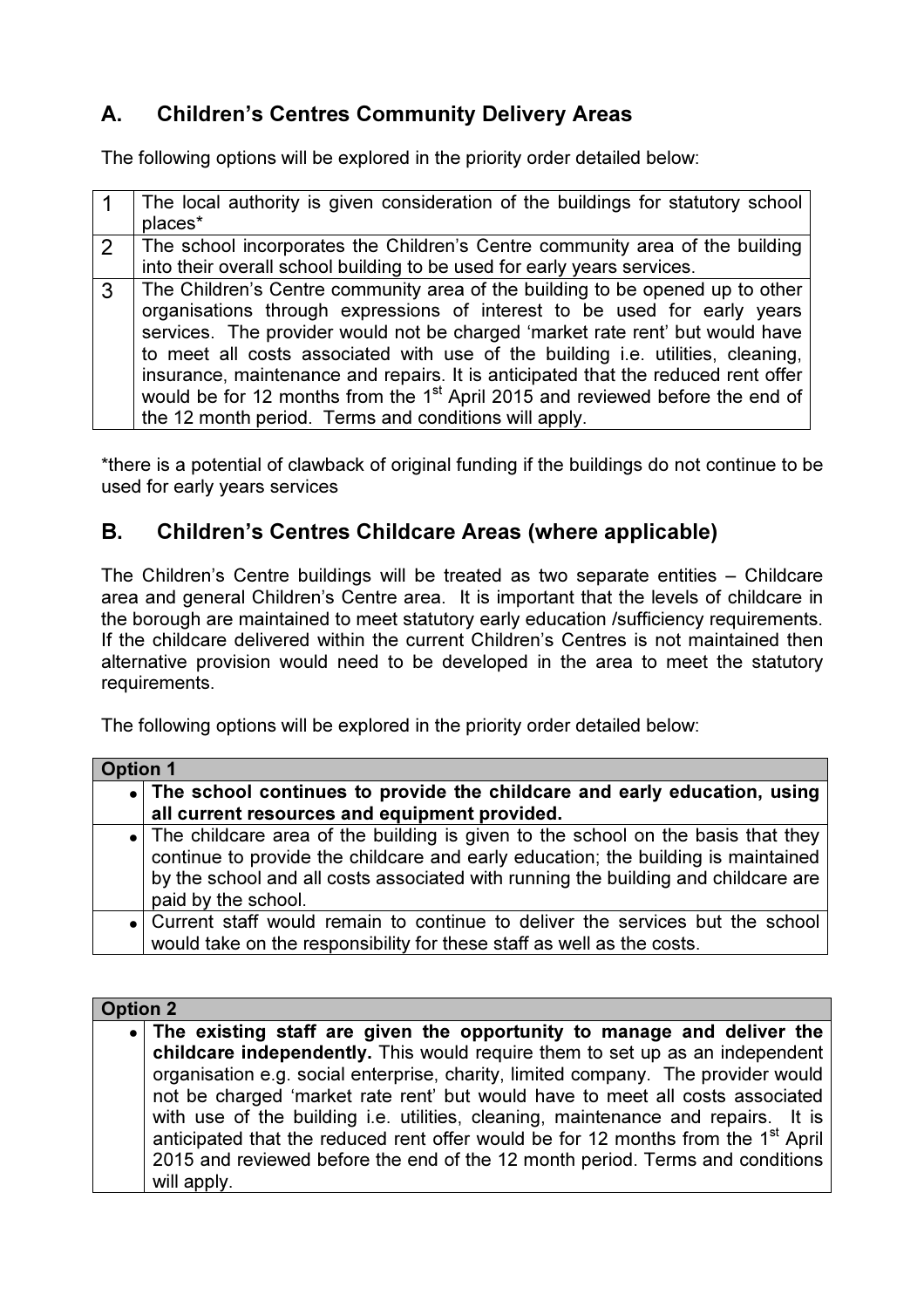The current resources and equipment are transferred where appropriate to the new provider to support ongoing delivery of quality provision. Terms and conditions will apply.

| <b>Option 3</b> |                                                                                          |                                                                                                                                                                 |
|-----------------|------------------------------------------------------------------------------------------|-----------------------------------------------------------------------------------------------------------------------------------------------------------------|
|                 |                                                                                          | . The childcare delivery is commissioned to a private provider.                                                                                                 |
| $\bullet$       |                                                                                          | The current resources and equipment are transferred where appropriate to the                                                                                    |
|                 |                                                                                          | new provider to support ongoing delivery of quality provision. Terms and                                                                                        |
|                 |                                                                                          | conditions will apply                                                                                                                                           |
| $\bullet$       |                                                                                          | This could be a private provider with a track record of delivering quality child care                                                                           |
|                 |                                                                                          | in the area that wanted to expand their business.                                                                                                               |
| $\bullet$       |                                                                                          | Or a provider that can bring some investment into the service and local                                                                                         |
|                 |                                                                                          | community could also be considered in the commissioning arrangements, for                                                                                       |
|                 | example:                                                                                 |                                                                                                                                                                 |
|                 | a.                                                                                       | Social enterprise – where the organisation makes a profit but reinvests a                                                                                       |
|                 |                                                                                          | percentage of the profit back into the business or local community.                                                                                             |
|                 | b.                                                                                       | Social impact bonds – a outcome focused contract with private investment to<br>benefit individuals and the community. The financial return on the investment is |
|                 |                                                                                          | made by public sector on the basis of improved social outcomes.                                                                                                 |
|                 | C.                                                                                       | Mutual trust – not a direct investment but funds are raised by its members to                                                                                   |
|                 |                                                                                          | provide services to all the members of the organisation or society. A mutual is                                                                                 |
|                 |                                                                                          | therefore owned by, and run for the benefit of its members, has no external                                                                                     |
|                 |                                                                                          | stakeholdes and profits are reinvested.                                                                                                                         |
|                 | d.                                                                                       | Private and voluntary sector investment $-$ an existing private or voluntary                                                                                    |
|                 |                                                                                          | sector organisation agrees to deliver the service at their own cost.                                                                                            |
|                 |                                                                                          | The provider would not be charged 'market rate rent' but would have to meet all                                                                                 |
|                 |                                                                                          | costs associated with use of the building <i>i.e.</i> utilities, cleaning, maintenance and                                                                      |
|                 |                                                                                          | repairs. It is anticipated that the reduced rent offer would be for 12 months from                                                                              |
|                 | the 1 <sup>st</sup> April 2015 and reviewed before the end of the 12 month period. Terms |                                                                                                                                                                 |
|                 | and conditions will apply.                                                               |                                                                                                                                                                 |

# Proposals for Utilisation of Existing Resources e.g furniture and play equipment\*:

### Children's Centre Community Area Resources Options:

- 1. If the school takes over ownership of the community area of the building, the ownership of all relevant resources will transfer to the school to be used for early years services. / redistribute any surplus resources to remaining Children's Centres to be used for early years services. / auction any remaining surplus resources.
- 2. If an external provider takes over the community area of the building to deliver children and family services:
	- a. the ownership of all relevant resources will transfer to the new provider.
	- b. redistribute any surplus resources to remaining Children's Centres to be used for early years services / auction any remaining surplus resources.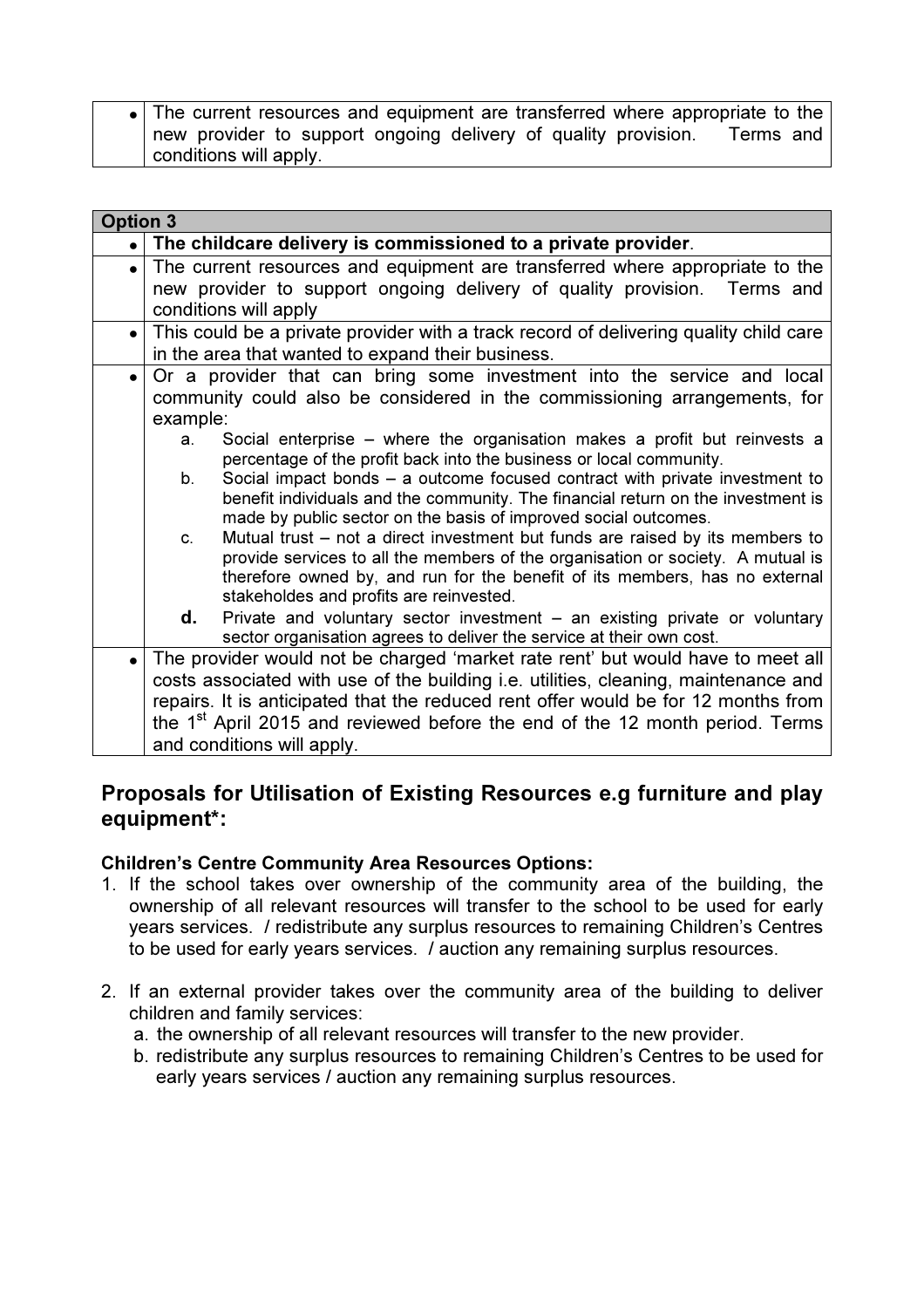#### Childcare Resources Options:

- 1. If the school takes over the provision of childcare, the ownership of all the resources will transfer to the school to be used for childcare / early years delivery.
- 2. If an external provider takes over the provision of childcare, the ownership of all the resources will transfer to the provider.
- 3. If the childcare provision discontinues the resources will be redistributed to remaining Children's Centres Childcare / surplus resources will be auctioned.

\*there is a potential of clawback of original resources costs if they are not used to deliver early years services

# Timeline:

The Children's Centre consultation period is from  $3<sup>rd</sup>$  February 2014 – 30<sup>th</sup> April 2014. Analysis of consultation responses will take place during May 2014.

The decisions reached following the public consultation may affect the options available but the general timescales for consultation with schools and other appropriate providers are as follows:

# A. Children's Centres Community Delivery Areas

| <b>June 2014</b> | The local authority is given consideration of the buildings for<br>statutory school places                                                                                |
|------------------|---------------------------------------------------------------------------------------------------------------------------------------------------------------------------|
| <b>July 2014</b> | The school are given the option of incorporating the<br>Children's Centre community area of the building into overall<br>school building to deliver early years services. |
| Aug – Sept 2014  | Community area of the building to be opened up to other<br>organisations through expressions of interest to be used for<br>early years services.                          |

## B. Children's Centres Childcare Areas (where applicable)

June – July 2014 Timescale for consideration of Option 1 July - August 2014 Timescale for consideration of Option 2 August – Sept 2014 Timescale for consideration of Option 3 Oct 14 – Jan 2015 Commissioning of child care.

### 8. Finance

There is no budget identified to implement the above changes. The changes need to be finalised, ready for implementation for 1.4.15 to ensure the local authority does not incur ongoing running costs for the buildings following that date.

Further clarification is being sought on potential PFI costs in relation to the current Children's Centre on a school PFI site.